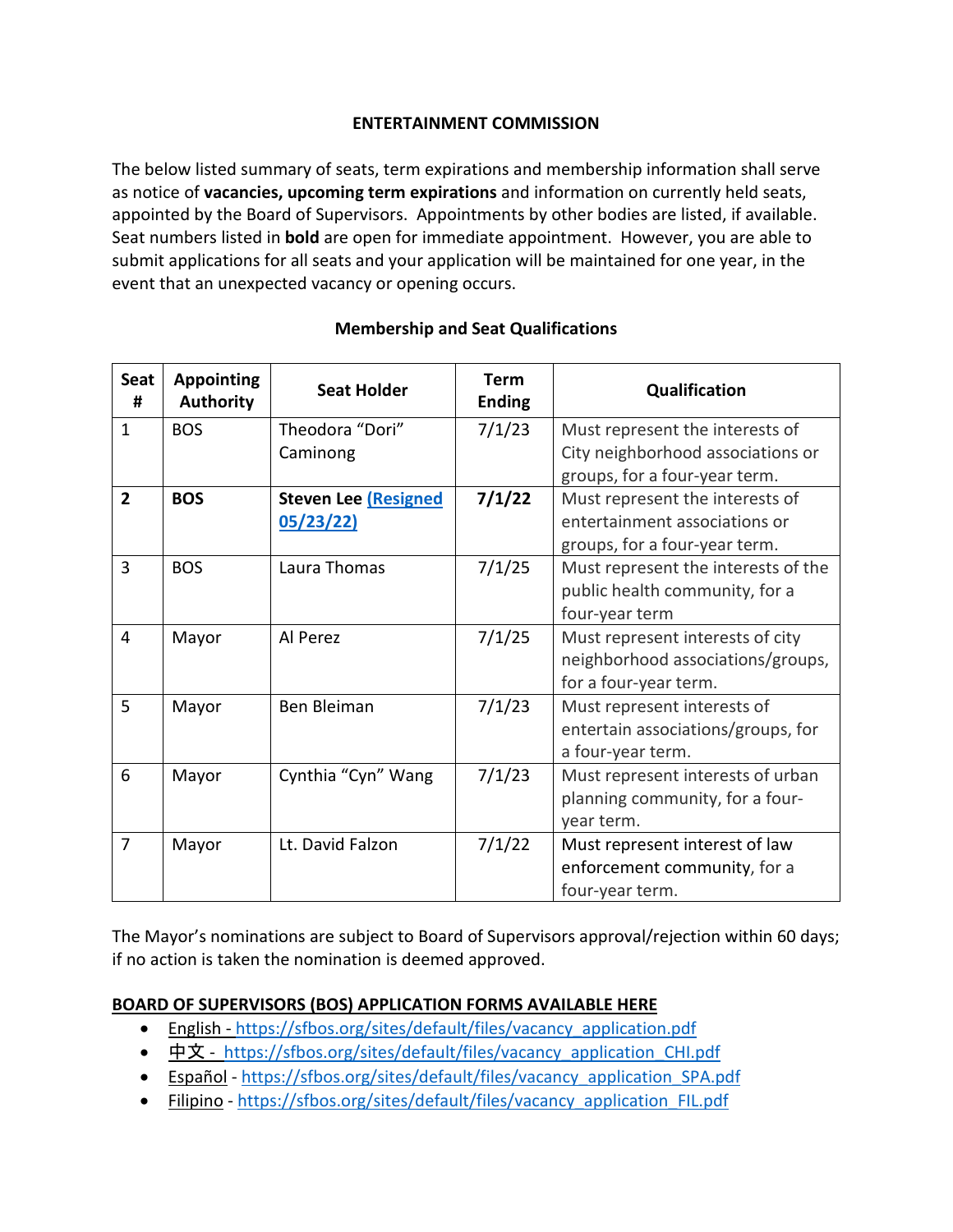## (For seats appointed by other Authorities please contact the Board / Commission / Committee / Task Force (see below) or the appointing authority directly.)

Pursuant to Board of Supervisors Rules of Order 2.19 (Motion No. 05-92) all applicants applying for this body must complete and submit, with their application, a copy (**not original**) of Form 700, Statement of Economic Interests. Applications will not be considered if a copy of Form 700 is not received.

# **FORM 700 AVAILABLE HERE (Required)**

<https://www.fppc.ca.gov/Form700.html>

*Please Note: Depending upon the posting date, a vacancy may have already been filled. To determine if a vacancy for this Commission is still available, or if you require additional information, please call the Rules Committee Clerk at (415) 554-5184.*

Applications and other documents may be submitted to [BOS-Appointments@sfgov.org](mailto:BOS-Appointments@sfgov.org)

**Next Steps**: Applicants who meet minimum qualifications will be contacted by the Rules Committee Clerk once the Rules Committee Chair determines the date of the hearing. Members of the Rules Committee will consider the appointment(s) at the meeting and applicant(s) may be asked to state their qualifications. The appointment of the individual(s) who is recommended by the Rules Committee will be forwarded to the Board of Supervisors for final approval.

The Entertainment Commission shall consist of seven (7) members, comprised of three (3) members appointed by the Board of Supervisors and four (4) members nominated by the Mayor.

Each nomination by the Mayor shall be subject to approval by the Board of Supervisors and shall be the subject of a public hearing and vote within 60 days. If the Board of Supervisors fails to act on a mayoral nomination within 60 days from the date the nomination is transmitted to the Clerk of the Board of Supervisors, the nominee shall be deemed approved.

Of the four (4) members nominated by the Mayor:

- One (1) member must represent the interests of City neighborhood associations or groups;
- One (1) member must represent the interests of entertainment associations or groups;
- One (1) member must represent the interests of the urban planning community; and
- One (1) member must represent the interests of the law enforcement community.

Of the three (3) members appointed by the Board of Supervisors:

• One (1) member must represent the interests of City neighborhood associations or groups;